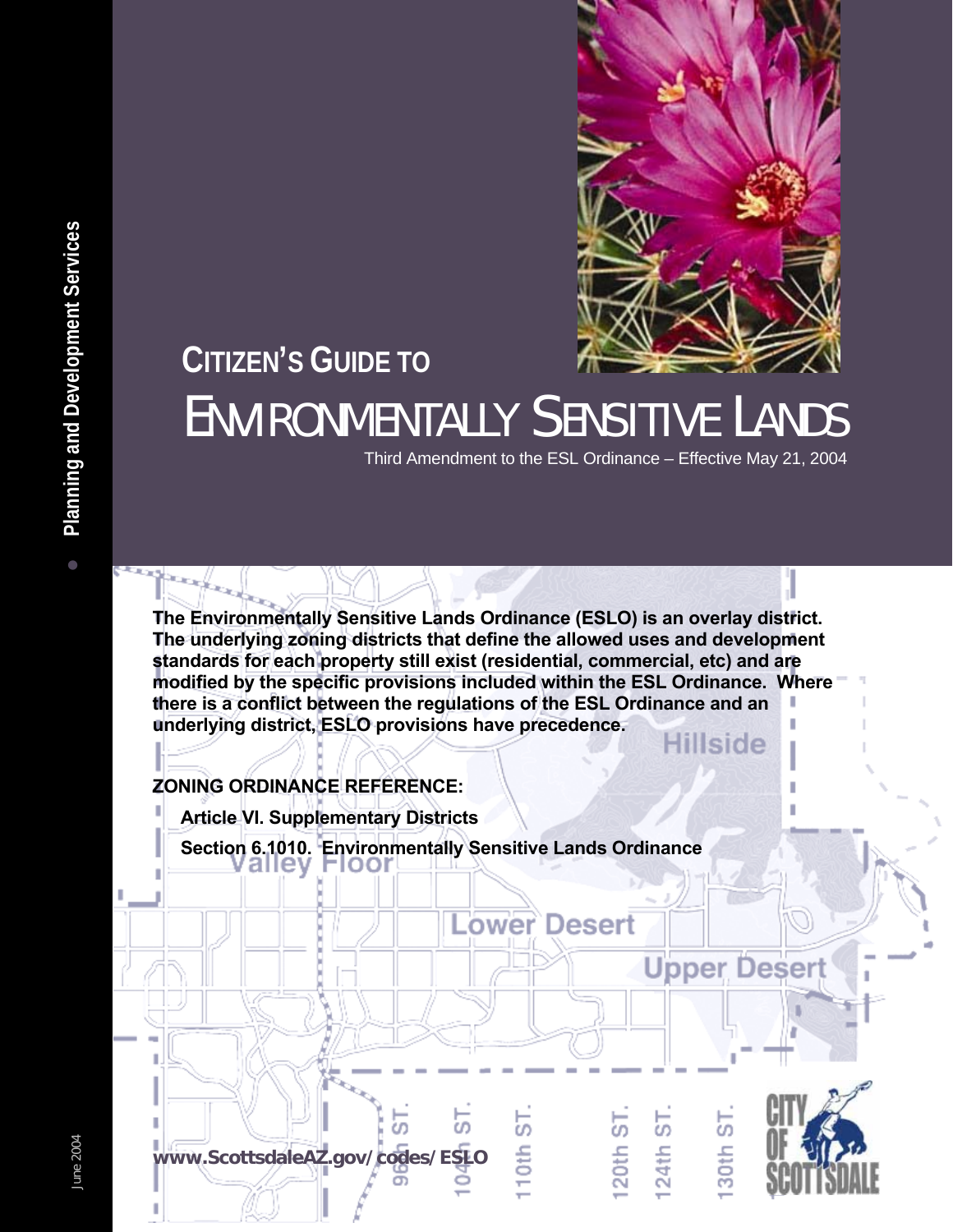#### **ESLO Citizens Guide**

#### **CONTENTS**

| 2  |
|----|
| З  |
| 5  |
| 10 |
| 11 |
|    |



#### **OVERVIEW**

#### **History/Background**

The Environmentally Sensitive Lands Ordinance (ESLO) is a set of zoning regulations adopted by the City Council in 1991 (amended in 2001, 2003 and 2004) to guide development throughout the 134 square miles of desert and mountain areas of northern Scottsdale. These areas are generally located north and east of the Central Arizona Project canal (see map at right).

#### **Purpose**

The intent and purpose of the ESLO is to identify and protect environmentally sensitive lands in the City and to promote public health and safety by controlling development on these lands. The ordinance requires that a percentage of each property be permanently preserved as Natural Area Open Space and that specific environmental features be protected, including vegetation, washes, mountain ridges and peaks, to assure appropriate development.

#### **Goals**

The Environmentally Sensitive Lands Ordinance has been established in order to:

- Encourage the protection of unique and sensitive natural features in the Upper Sonoran Desert, including but not limited to the mountains and hills, large rock formations, native landscape, archeological and historical sites and significant washes,
- Encourage development that blends with the character and nature of this special desert setting,
- Protect the public and property from the special hazards that can be found in this desert setting, and
- Minimize the costs to build and maintain the public infrastructure needed to sustain the use of the land.

This ordinance is not intended to deny the reasonable use of the land, but rather guide its use in ways that are sustainable and recognize the unique opportunities this setting provides.

#### **Community Benefit**

The ESLO has a direct impact on the residents of Scottsdale by determining the location and design of residential, commercial, industrial and institutional development in almost two-thirds of the City. Application of the ESLO, and its predecessor the Hillside Ordinance, has resulted in the preservation of over 9,000 acres of Sonoran Desert open space while protecting our residents from potential flooding, erosion and detrimental visual impacts.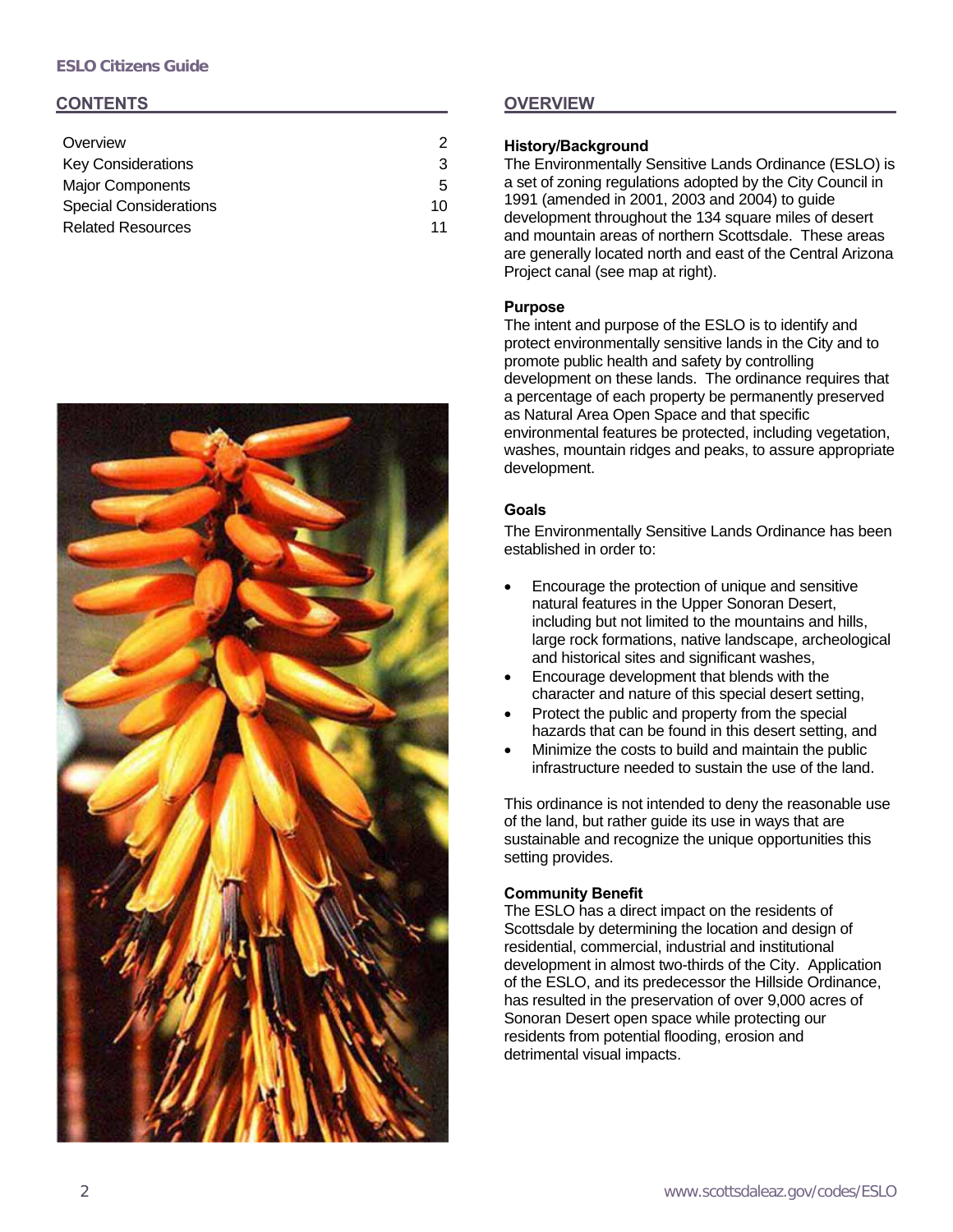## <span id="page-2-0"></span>**KEY CONSIDERATIONS**

#### **ESLO Landform Areas**

Many of the provisions of ESLO are organized by Landform Areas. A Landform Area is one where the geological structure, soil types, land slopes, natural vegetation and drainage patterns are relatively consistent and are distinctive from other areas. For the purposes of the ESLO there are three Landform Areas.

#### **Lower Desert Landform**

Lower Desert valley floors are generally characterized by relatively flat land slopes (less than 5%), deep fine grained soils with little or no exposed bedrock present, widely scattered washes that do not have distinctive channels and relatively sparse vegetation.

#### **Upper Desert Landform**

There are two somewhat distinct sub-units within the Upper Desert landform: bajada areas at the base of the mountains and pediment areas across an elevated plain. Bajada areas are the sedimentary outfall deposits from the nearby mountains and have moderate land slopes of 5% to 35%, granular, relatively deep soils that often have strong caliche hardpan layers below the surface, and a wide variety of vegetation that is relatively dense, particularly closer to the mountains. The pediment areas are eroded remnants of mountains and hills that form rolling plains and ridges that have moderate slopes of 5% to 35%, shallow well drained soils over a granitic bedrock outcrops and are covered with lush desert vegetation.

#### **Hillside Landform**

This landform is the significant peaks, mountains, buttes, and hills of the northern parts of the city. Some of the notable features include the McDowell Mountains, Troon Mountain, Pinnacle Peak, Brownie's Butte, Fraesfield Mountain, Granite Mountain, Lone Mountain, Apache Peak, Continental Mountain and Gold Hill. The topography in these areas features steep (15% to over 50%) slopes, shallow or non-existent soils, rock outcrops and a variety of high desert and mountain types of vegetation.





#### **Special Features**

In addition to the major landform areas as described above, the ESLO also provides focus on and protection for Peaks and Ridges and Boulder Features. These are:

- Peaks and Ridges The tops of mountains and hills that provide "skylining" on the horizon for large areas of the city, and
- Boulder Features Very large boulders and clusters of boulders that are prominent in local areas.

The key peaks and ridges in the city are identified on ESL Landform maps that can be viewed on-line at [www.scottsdaleaz.gov/codes/ESLO.](http://www.scottsdaleaz.gov/codes/ESLO/ESLOMaps.asp)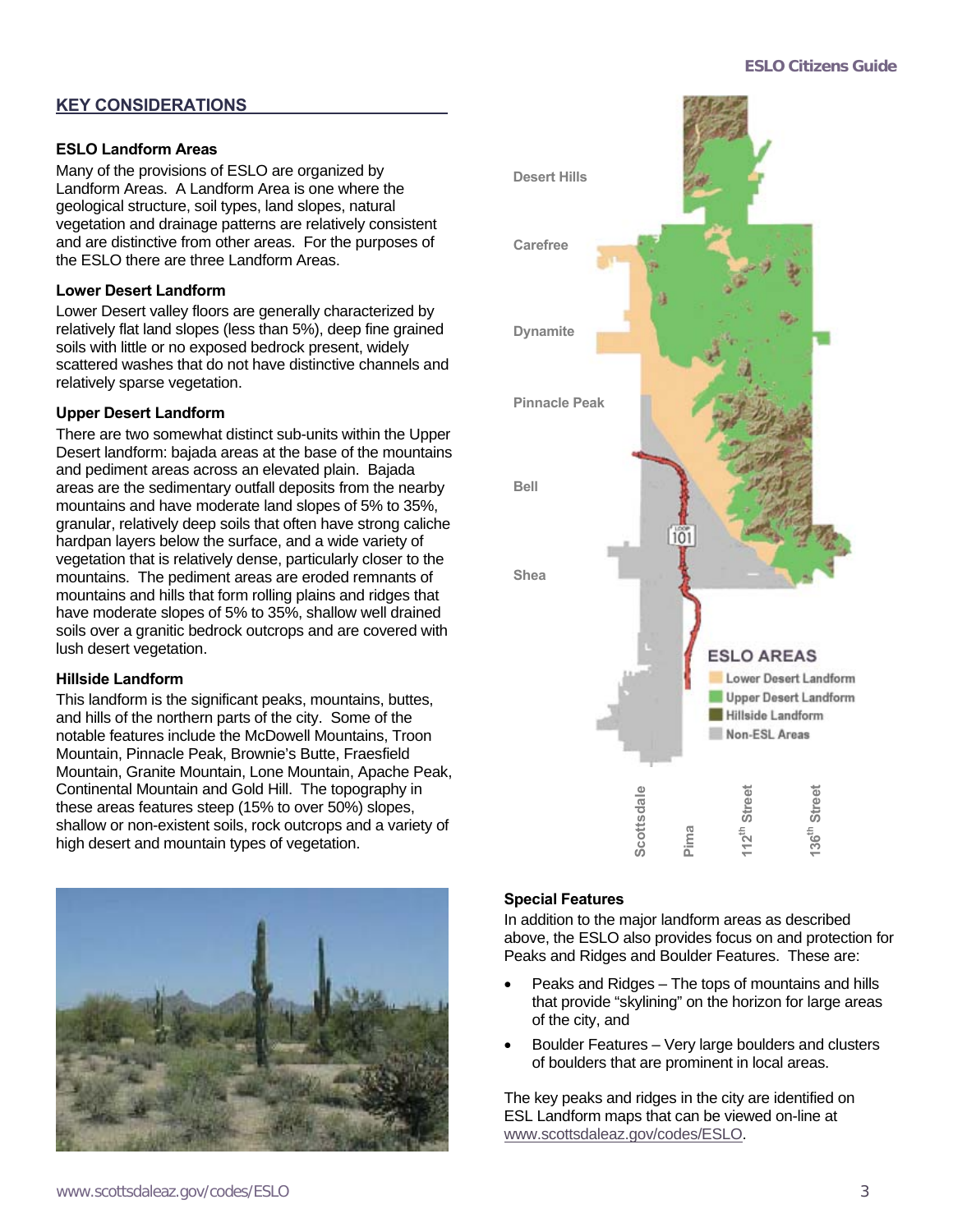#### **Land Slopes**

Land slope is a key factor in determining how the ESLO is applied. Land slope is the ratio of the vertical rise of the land across a specified horizontal distance. For the purposes of this ordinance this is measured as a percentage. For example, a rise of ten feet vertically in a 100 feet distance would equal a 10% slope.

#### **Slope Analysis**



The City uses the slope of the property to determine the amount of dedicated Natural Area Open Space (NAOS) that is required by ordinance. Generally, the amount of NAOS required is determined by the slope of the land and the landform in which the site is located.

#### **Watercourses**

Although Scottsdale's desert has no streams that flow year round, there are a great number of natural watercourses, (usually called washes) which cross over the desert floor and carry periodic stormwater flow. Wash features are important not only because they carry storm flows, but because they support more dense and mature vegetation than the rest of the desert and therefore are the habitat for many desert animals.

There are two categories of watercourses that are important in ESLO: major and minor.

The basic distinction is the amount of storm flow that typically occurs in a specified storm event. The flows are measured in cubic feet per second (cfs), which is a standard way to describe the magnitude of stream flows, i.e. major watercourses have a storm flow of 750 cfs or more while minor watercourses have a storm flow of between 50 and 750 cfs. The type of storm used to calculate the size of the watercourse is a 100-year event.

In general, there are some key distinctions in the character of the natural watercourses within each of the landform areas. In the Hillside Landform the watercourses are located at the bottom of deep canyons or in rock-strewn routes running straight down the steep slopes. In the Upper Desert Landform the watercourses are typically located in well-defined channels and have fairly distinct divides between the basins or watersheds feeding into each channel.

Watercourses in the Lower Desert Landform often have low banks that can be easily topped in storm flows, and there is little distinction in the basin divides from one to the next.

#### **Draft 50 CFS Wash Map** (incomplete)

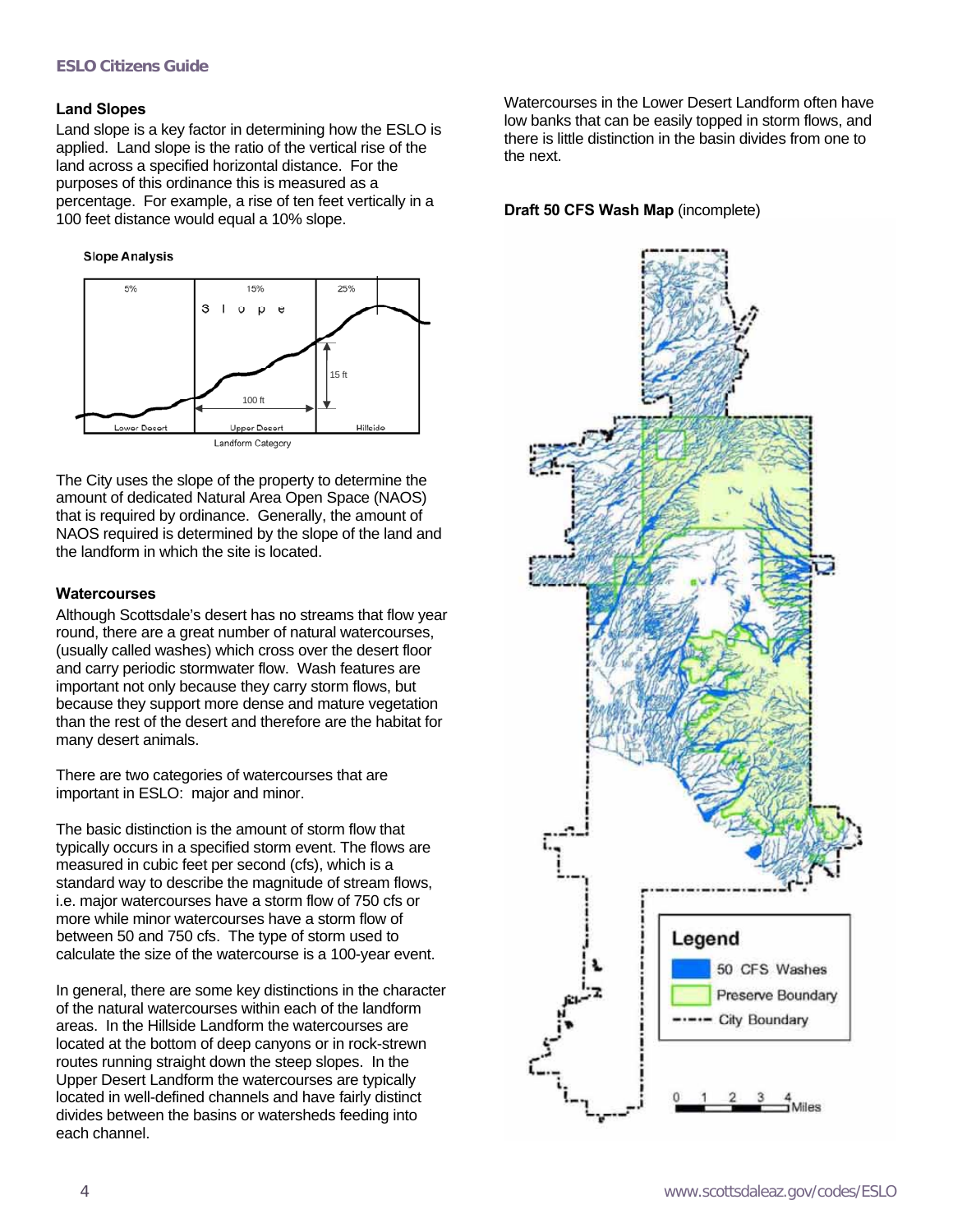#### <span id="page-4-0"></span>**MAJOR COMPONENTS**

#### **Applicability of Regulations**

This first section of ESLO identifies what and how the ordinance is applied to properties. In general, all properties located within the ESL overlay area must comply with the ESL Ordinance.

Since development has occurred over the past two decades under the both the Hillside and ESL ordinances and there have been significant changes made to the ESL requirements since their initial adoption in 1991. Because of this, existing projects and neighborhoods are allowed to follow the rules that were in force at the time the development was approved, with minor exceptions (Section 6.1022.A-C).

In addition, there is a Hardship Exemption review process that can allow properties to follow an earlier version of the ordinance if it can be shown that the application of the current ESL standards results in a significant hardship and that using an earlier set of rules will still achieve the purposes of the ordinance (Section 6.1022.D).

#### **ESLO Hardship Exemption Criteria**

Hardship Exemptions are heard by the City Council, and are only granted if applicants demonstrate that they meet the four criteria:

- 1. A Substantial Hardship reduces the ability to use the parcel(s).
- 2. The exemption is consistent with the intent and purpose of the ESL Ordinance.
- 3. The application of the new ESLO standards does not achieve significant benefit for protection of the environment and community.
- 4. The proposal conforms to a previously adopted version of the ESL Ordinance.



The ordinance identifies the types and standards of approvals that are required for different forms and stages of development. Due to the sensitive nature of the terrain, developments in some areas have additional approvals or requirements than developments in other areas of the city.

#### **Intensity of Development**

The intensity of a development is the amount of land use and building that occurs within a specific amount of land area. For residential land uses this is typically measured in units (residences) per overall gross acreage of the property and is referred to as density. For other types of land use, the intensity is most often measured by Floor Area Ratio (FAR), which is the total floor area on the property divided by the area of the parcel. For example, a lot with a FAR of 0.25 would permit the total floor area of on-site buildings to be up to ¼ of the net lot area of the site.

In the Lower Desert and Upper Desert Landforms there are no additional limits on the land use intensity from what is allowed by the underlying zoning district. However, there are additional limits that apply in the Hillside Landform. In Hillside landforms the amount of use and development that is allowed decreases as the slope of the land becomes steeper (see example below).

| <b>Hillside Slope</b> | <b>Density Allowed</b> |  |  |
|-----------------------|------------------------|--|--|
| Less than $25%$       | 1 home per 5 acres     |  |  |
| $25% - 35%$           | 1 home per 20 acres    |  |  |
| Greater than 35%      | 1 home per 40 acres    |  |  |

These density limits recognize the difficulties, hazards and costs associated with developing on steep terrain. Exceptions to these limits may be granted by the City Council subject to certain limitations and qualifications.



#### **Open Space Requirements**

In the ESLO there are requirements for providing open space. This takes the form of Natural Area Open Space (NAOS). NAOS areas are either natural desert that has been undisturbed by development activity or where development has restored the desert terrain and vegetation to its natural condition. These open spaces are generally different than those required by the underlying zoning districts, but in some cases it may be possible for an open space area to meet requirements for both the ESLO and zoning district requirements.

The amount of NAOS required to be set aside with each development is based upon two factors -- the landform area and land slopes. The NAOS requirement increases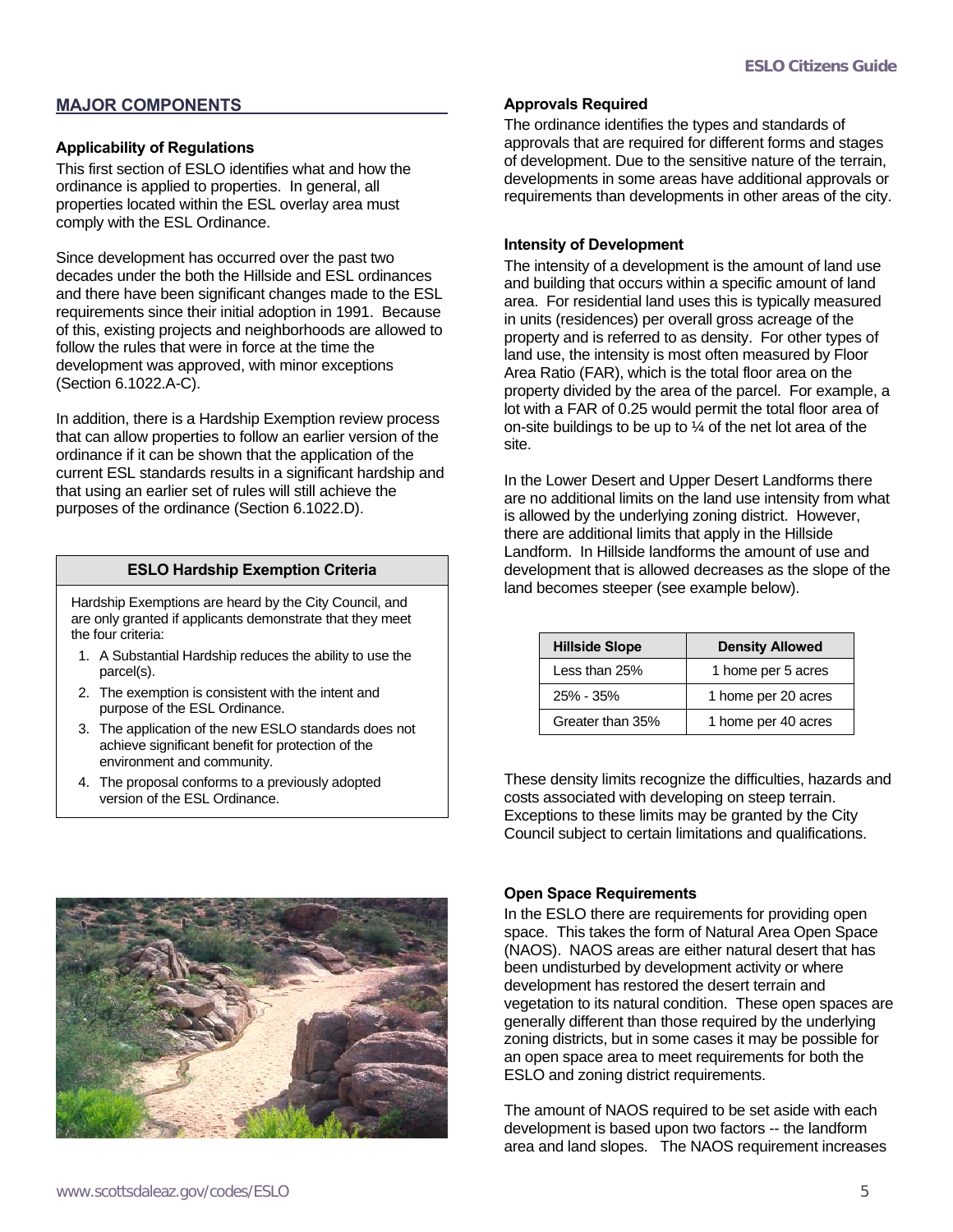#### **ESLO Citizens Guide**

from the Lower Desert to the Hillside landform areas and from land slopes of under 2% to those over 25%. The NAOS requirement ranges from a low of 15-20% to a high of 80% of the total property area.

| <b>Land Slope</b>                 | Lower<br><b>Desert</b> | <b>Upper</b><br><b>Desert</b> | <b>Hillside</b> |
|-----------------------------------|------------------------|-------------------------------|-----------------|
| $0 - 2%$                          | 20%                    | 25%                           | 50%             |
| Over 2% up to 5%                  | 25%                    | 25%                           | 50%             |
| Over 5% up to 10%                 | 30%                    | 35%                           | 50%             |
| Over 10% up to 15%                | 30%                    | 45%                           | 50%             |
| Over 15% up to 25%                | 30%                    | 45%                           | 65%             |
| Over 25%                          | 30%                    | 45%                           | 80%             |
| Minimum NAOS<br>after reductions* | 15%                    | 20%                           | 40%             |

(\*If applicable. See Sec. 6.1060B & Sec. 6.1060F)

In subdivisions and master planned developments, this requirement may be calculated as a whole for the project and then redistributed within the project, provided that no single property or project receiving an allocation shall have less than 15% of its area provided as NAOS. In many cases individual lots and properties will have an NAOS allocation, however where the lots are smaller than 22,000 square feet in size NAOS cannot be placed on the lot and must be located in tracts.

#### **Meaningful Open Space**



Street

To encourage preservation of certain key features, ESLO provides incentives to set aside Conservation areas, revegetate old scars such as off-road trails and preserve archeological and historic sites. In such cases it may be possible to reduce the total NAOS requirement, subject to conditions and limitations.

A related incentive, subject to specific conditions, allows for an increase in the allowed density of a property proportionate to additional dedication of NAOS.

#### **Undisturbed vs. Revegetated (Disturbed)**

There are two forms of landscape that can be found in NAOS areas:

- 1. Natural and untouched desert, known as undisturbed NAOS areas; and
- 2. Scarred or graded areas that have been revegetated and restored to natural desert conditions, known as revegetated NAOS. The land should be contoured to match the slopes and character of nearby natural desert areas and the plant mix should match the surrounding desert.

As natural desert, NAOS areas are intended to be sustainable and unmanaged areas of desert vegetation and terrain. Therefore, regular raking, pruning, thinning and other such activities should not occur within NAOS areas. Minimal clearing of fire prone annual plant materials, such as grass and weeds, within 30 feet of an occupied building or the pruning of dead material that might endanger adjacent construction if it were to fall over may be accepted (Refer to Fire Department guidelines for brush fire prevention).

In order to provide NAOS areas that are large enough to be self-sustaining, any single NAOS area mist be at least 4,000 square feet and at least 30 feet across (or 20 feet across if located next to a street). Under certain conditions, two adjoining property owners may each dedicate 15 ft of NAOS area along a common property line to obtain the minimum required 30 ft NAOS width.





**Street** 

In order to assure that the provision for NAOS retains meaningful retention of the desert within a development site, ESLO provides guidelines and priorities about the location and placement of NAOS. Because they provide the greatest source of habitat in the desert and the greatest opportunity for establishing continuous, connected open space between projects, the highest priority for locating NAOS is along watercourses. It is very important to provide continuous open spaces along the washes in order to sustain both the desert plants and animals.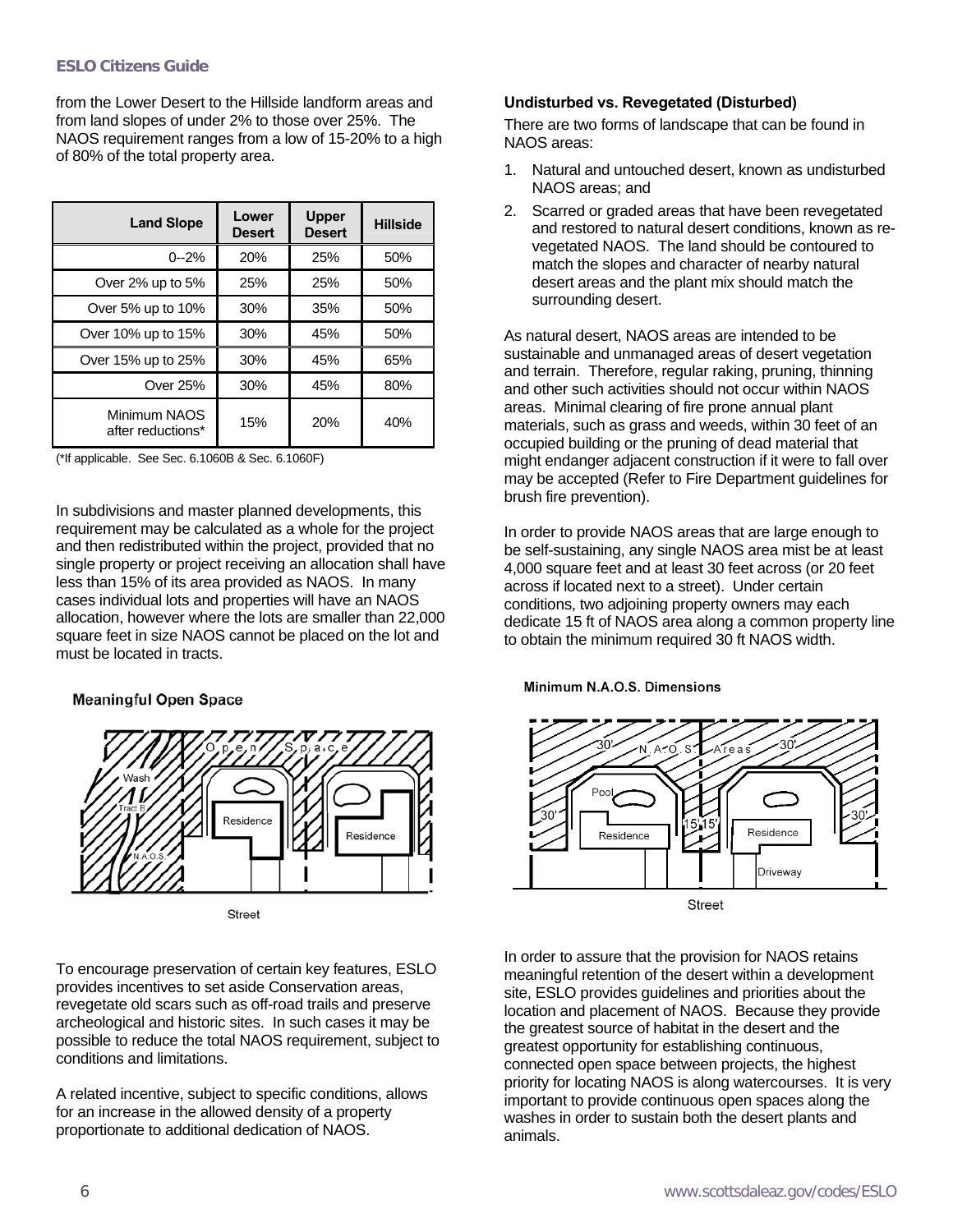

Other priorities include:

- Along the edge of the McDowell Sonoran Desert Preserve;
- Along major roadways and scenic corridors;
- Around boulder features;
- Along connected routes in and through neighborhoods:
- Along areas of steep slopes and potentially hazardous land for normal development; and
- NAOS areas should not be located in places hidden from the adjacent properties and streets.

#### **Design Standards and Guidelines**

ESLO includes a number of standards and guidelines intended to achieve development designs that are sensitive to the special features of the Sonoran Desert and encourage development that blends into and respects the character of this natural desert setting. Some of these standards/guidelines relate to how development is placed into the existing desert landscape and others focus on the visual character of structures.

In order to minimize the disturbance of the natural desert and better protect key natural features:

- a. Streets should be kept to a minimum on steeper slopes and should be designed to avoid unnecessary exposed cuts and fills and locating cul-de-sacs and intersections within watercourses.
- b. NAOS areas should not be placed in front yards that are less than 40 feet deep.
- c. Grading and construction should be kept within clearly identified building envelopes so that NAOS areas are not damaged.
- d. Development should be kept away from and below protected peaks and ridges.
- e. In general, development should not intrude on or damage boulder features or major boulders. If allowed, construction that is in physical contact with boulders should be designed and conducted in a manner that minimizes any potential threat to the boulder or property adjacent to the boulder.
- f. Washes should be left in their natural state wherever this is feasible. If it is necessary and appropriate to modify a natural watercourse, the modifications should be minimal and the watercourse should be restored to a natural condition.
- g. Development of buildings and structures is not allowed within the 100-year flood plain limits of inundation of major or minor watercourses.

## **Major Washes / Flood Plains**



Other standards seek to blend buildings and landscaping into the character of the desert setting by:

- a. Keeping building heights to a maximum of 24 feet in single-family residential districts.
- b. Measuring the allowed building height from the natural grade, which encourages buildings to follow the form of the natural topography.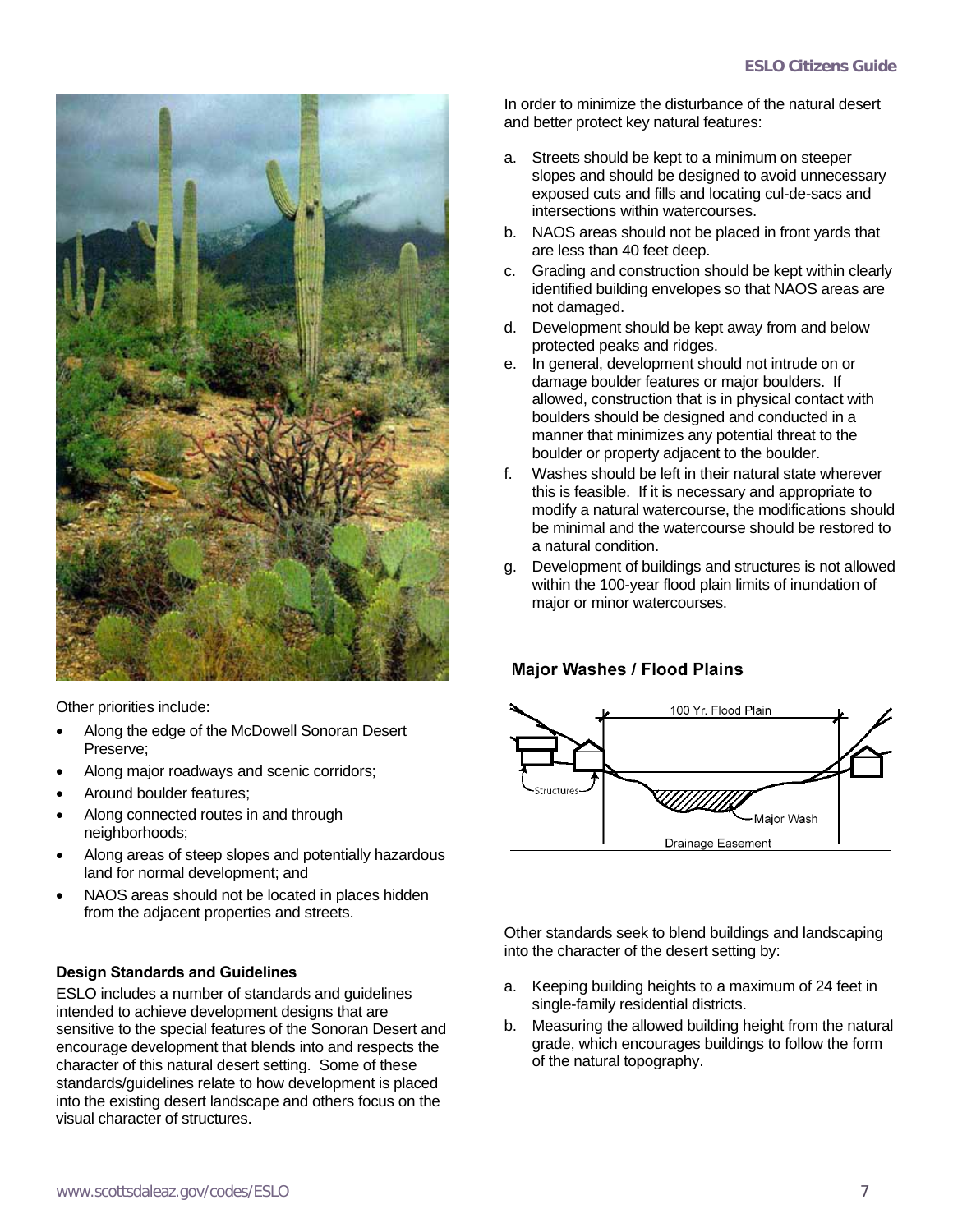

- c. Discouraging the use of subdivision perimeter walls
- d. Requiring rear and side walls on larger lots to be set back from the property lines to allow for wildlife movement and stormwater flow.
- e. Not allowing walls to cross watercourses.
- f. Reducing the glare and reflection of buildings materials by not allowing mirror-like or shiny materials and limiting the brightness of colored materials to a Light Reflective Value (LRV) of 35%.
- g. Using restrained lighting, pole heights and fixtures that do not spill glare onto adjacent properties.
- h. Limiting use of non-native plants to enclosed yard areas (enclosed by a solid wall); non-native plants with the potential of reaching over 20-ft in height are not allowed.

## **Sensitive Design Options**

A number of different development techniques can be used to maximize the protection of significant and sensitive natural features. Among the major techniques provided in the ordinance are: Density Transfer, Clustering and Amended Development Standards.

#### **Density Transfer**

Density Transfer is a technique where development potential is moved off of sensitive environmental features and relocated onto less sensitive areas. Once the development potential is removed from an area, the area becomes designated as a Conservation Area either by special easements or by rezoning the area to the Conservation Open Space district. Often the area to which the development potential is moved will need to be rezoned to a different zoning district in order to reflect and allow the changed intensity of land use. This technique is most often used on large properties.

Density Allowed by underlying zoning without ESL overlay:



Option 1 - Density Transfer from mountain to flatter land:



Option 2 – Build on mountain at reduced intensity:

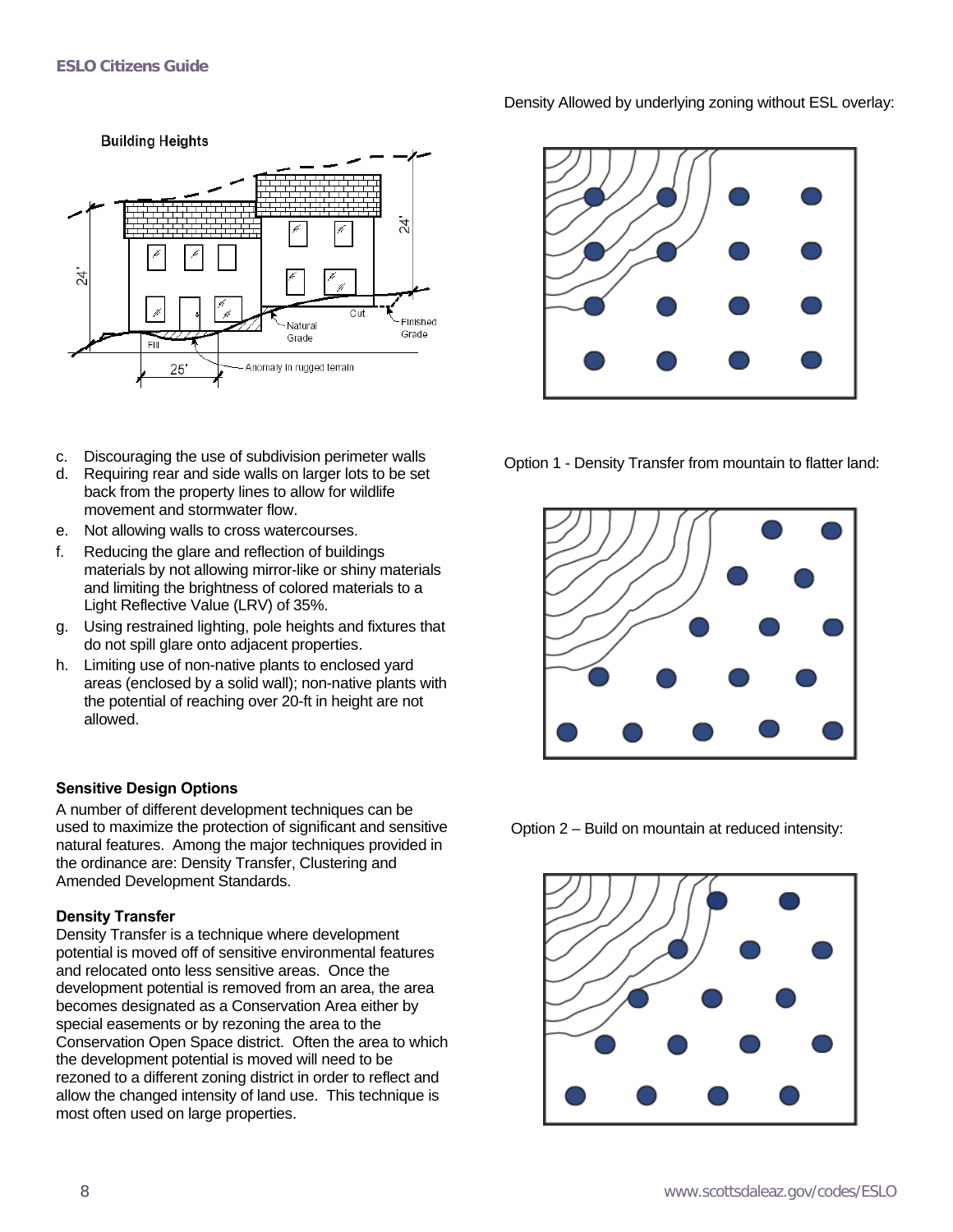#### **Clustering**

Clustering is similar to Density Transfer but is typically done at a smaller scale. With this technique the allowed density is concentrated on those portions of a property that are less sensitive. In so doing, sensitive features are protected while the allowed development potential is not diminished. The overall character of the developed areas of the site is not changed into a different type of housing although lot areas may be reduced as sensitive portions of the site remain as open space. This technique works well on medium sized to larger properties and illustrated by the following examples.

34 Lot Subdivision, without ESL overlay – no open space requirement:



34 Lot Subdivision, with ESL overlay – Natural Area Open Space (NAOS) required:



#### **Amended Development Standards**

Amended Development Standards are changes to the setbacks, lot sizes and widths, which may be approved in order to allow development yet protect sensitive areas.

Typical development standards are based on a grid street pattern with lots that are the same size and orientation; this approach is not sensitive to the irregular patterns of washes, steep slopes and boulders in the desert setting. Allowing minimum lot sizes and dimensions and setbacks to be modified can encourage more sensitive lot layouts that respect such features.

If the modifications are 25% or less from the typical zoning district standards, the Development Review Board (DRB) may approve them as a part of their approval of a preliminary plat. Requests for modifications over this amount need City Council approval.

#### **Submittal Requirements**

ESLO includes an extended list of items to be included with plan submittals to assure provisions of the ordinance are met. Checklists with these and other requirements are available in the Planning and Development Services Department offices, many of which area included in the handouts as a part of a pre-application meeting.

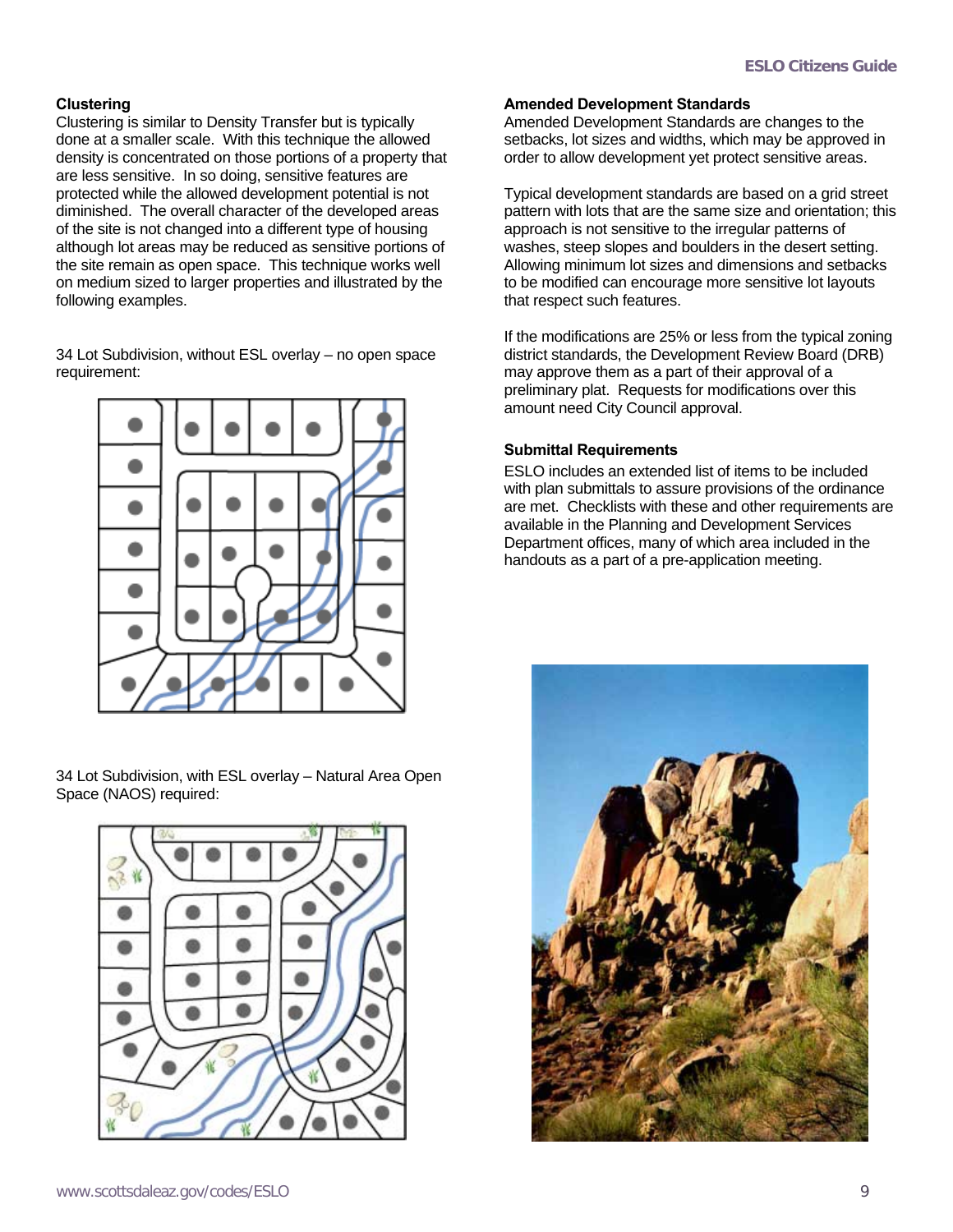#### <span id="page-9-0"></span>**SPECIAL CONSIDERATIONS**

#### **What rules apply to areas that were platted before the area was annexed into the city?**

Since subdivisions recorded under County authority did not have a comparable zoning to the ESLO, these areas are required to follow the regulations included in the latest version of ESLO. ESLO does provide a "Hardship" process that enables the City Council to grant exemptions from the latest ESLO version, but still requires the use of an earlier version of the ordinance.

#### **What rules apply for additions to existing homes and buildings?**

If the home is in a subdivision that has been recorded and has amended development standards, or is within a master planned community, additions or expansions are allowed to develop under the amended development standards. New buildings in other properties must conform to ESLO standards unless a hardship exemption is granted by City Council.

Planning Staff can assist you in determining the regulations that apply to your property.

#### **Does ESLO apply to accessory buildings and structures?**

ESLO applies to any buildings, structures or other improvements that are required to have a permit or otherwise regulated by the provisions contained in the ordinance.

#### **Does ESLO apply to model home complexes and standard plan home designs?**

ESLO regulations do apply to these types of buildings, but there may be considerations to allow for interim parking areas, temporary information and sales centers, collective grading techniques and partial reviews where the site plan is reviewed separately from the building plans. In general, model homes should be used as examples of how ESLO will be applied to future project development.

#### **What building permits are considered exempt as identified on the ESLO Exemptions Schedule?**

This exemption is a one-time only process that applies to any buildings that received construction permits prior to the effective date of the ordinance (May 21, 2004). This allows those buildings to proceed without having to be redesigned to meet the latest revisions.

#### **Which lots fall under the "Individual Lot Walls" provisions of the ESLO Exemptions Schedule?**

Any lot that has at least 35,000 square feet in area, regardless or location or zoning district.



#### **What are the penalties for not following the regulations of the ESLO?**

For sites where the violation is in association with approved on-site construction, a violation of these provisions may result in re-inspections, requests to remedy, re-submittal of plans, or possibly a "stop work order". For properties that are already built, violations of these regulations are considered a violation of the Zoning Ordinance and may be processed through the notice, ticketing, court proceedings and fines sections as provided by this ordinance.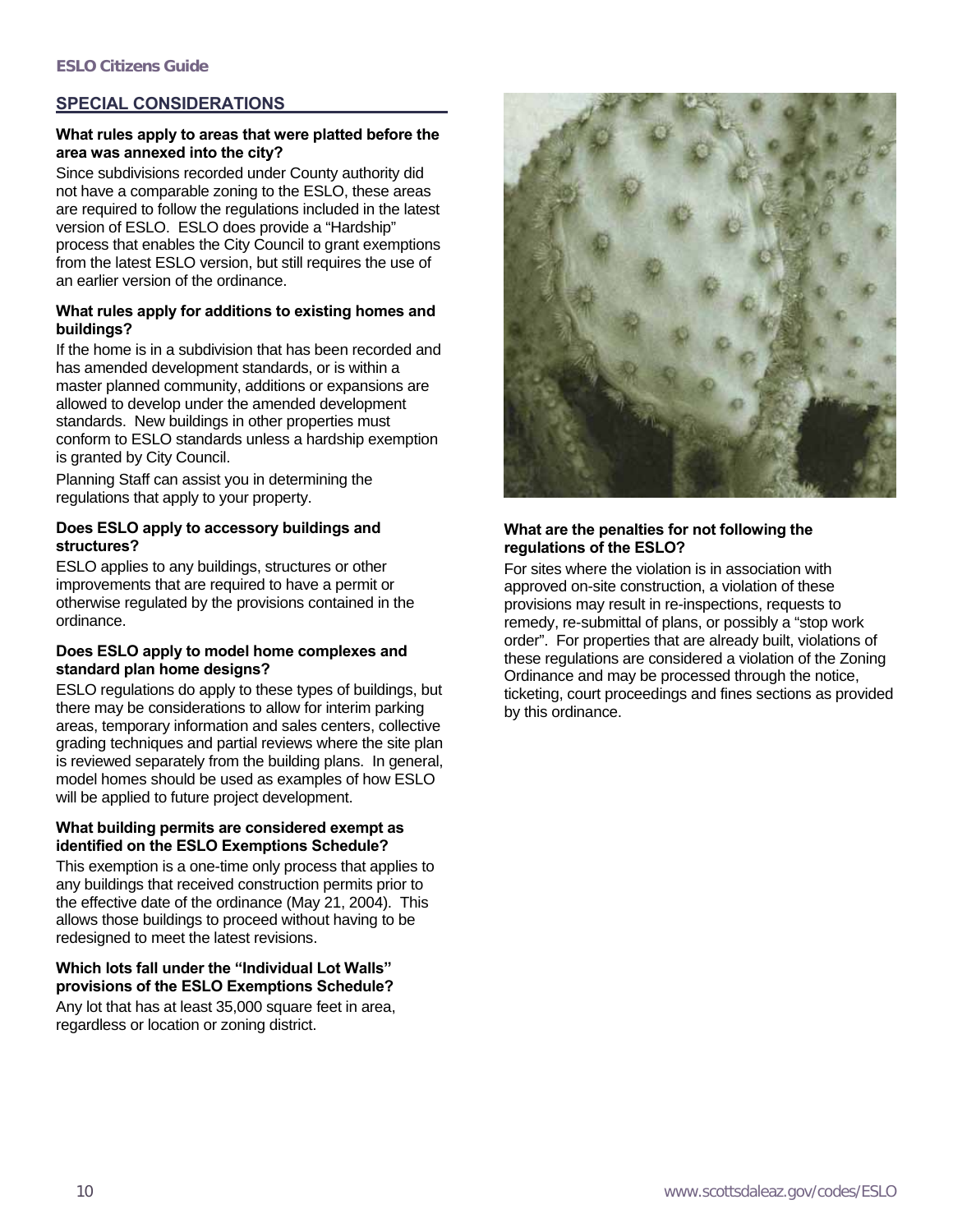### <span id="page-10-0"></span>**RELATED RESOURCES**

**There are a number of other ordinances and policies that support the environmental sensitivity of the ESLO, but focus on other policies and issues as well:** 

- *Native Plants Ordinance* **–** This section of the zoning ordinance focuses of the consideration for the protection and transplanting of major native plant specimens. This section not only applies to lands within the ESLO overlay, but to all parts of the city. [-- http://www.scottsdaleaz.gov/codes/NativePlant/](http://www.scottsdaleaz.gov/codes/NativePlant/)
- *Water Conservation Ordinance* This ordinance focuses on standards and approaches that help to conserve the limited water resources available to the city.
	- [-- http://www.scottsdaleaz.gov/water/](http://www.scottsdaleaz.gov/water)
	- [-- http://www.scottsdaleaz.gov/codes/](http://www.scottsdaleaz.gov/codes/)
- *Foothills Overlay Ordinance* **–** This section of the zoning ordinance was created to maintain the open, rural character of certain neighborhoods in the city.
	- [-- http://www.scottsdaleaz.gov/codes/](http://www.scottsdaleaz.gov/codes/)
	- [-- http://eservices.scottsdaleaz.gov/cosmap/](http://eservices.scottsdaleaz.gov/cosmap/)
- *Scenic Corridors Design Guidelines* This document focuses on design and operational standards for special setbacks along key major roads in the city
	- --<http://www.scottsdaleaz.gov/design/CorridorPlans/>
- *Desert Foothills Character Area Plan*This policy document outlines design guidelines for development to ensure a good fit with the established character of the Desert Foothills area. --<http://www.scottsdaleaz.gov/Design/AreaPlans/>
- *Dynamite Foothills Character Area Plan* **–** This policy document is similar to the previous described plan but focuses on a different neighborhood
	- --<http://www.scottsdaleaz.gov/Design/AreaPlans/>

## **Questions or Comments?**

Contact the Planning Department Customer Relations Division. Call 480-312-7800 or e-mail [PlanningInfo@ScottsdaleAZ.gov.](mailto:planninginfo@scottsdaleaz.gov)

#### **Special Maps**

In support of ESLO, the city has established a series of maps that depict information that can help an applicant for a development proposal prepare their submittal. These include:

- **Aerial photographs** of the entire city [-- http://eservices.scottsdaleaz.gov/cosmap/](http://eservices.scottsdaleaz.gov/cosmap/)
- **Topographic contour maps** with 2 foot contours [-- http://eservices.scottsdaleaz.gov/cosmap/](http://eservices.scottsdaleaz.gov/cosmap/)
- **ESL Landform Maps** that show the locations of the landform areas and protected peaks and ridges [-- http://www.scottsdaleaz.gov/codes/ESLO/](http://www.scottsdaleaz.gov/codes/ESLO/)
- **ESLO NAOS Priority Maps** that show the locations of significant environmental and open space features that show be given priority in the placement of NAOS areas
	- [-- http://www.scottsdaleaz.gov/codes/ESLO/](http://www.scottsdaleaz.gov/codes/ESLO/)